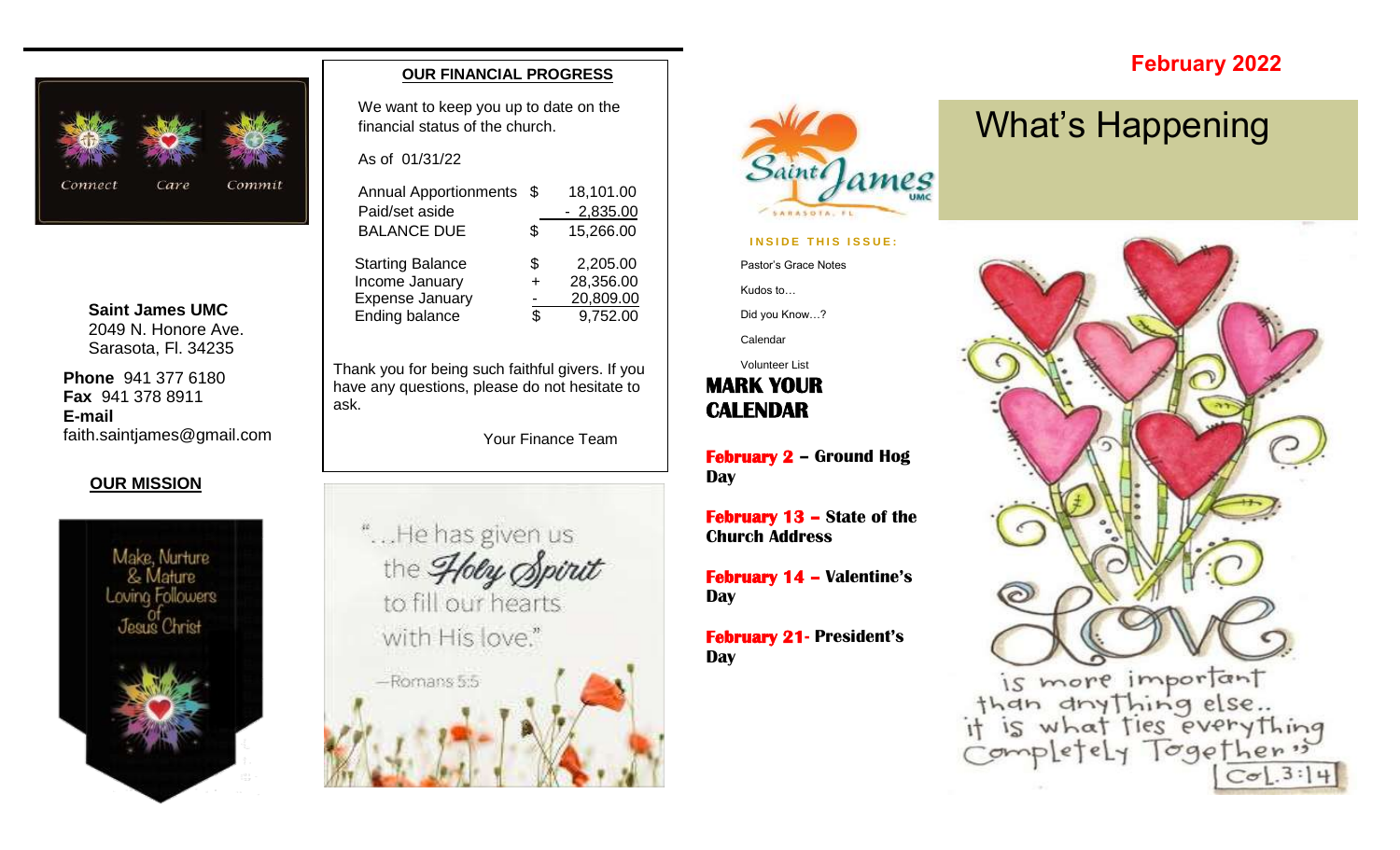

#### We love each other because he loved us first. 1 John 4:19



Happy February everyone! It is the season for love. Have you ever pondered the number of people we love? Spouses, children, friends, family members, etc. We love a lot of people, don't we?

Now consider all the people we don't know and yet God calls us to love them. There is even more people in this category. We cannot even fully imagine all the people we are called to love. In fact, some people say this is impossible and will never happen, because we don't know everyone. But as I read the verse above, loving has little to do with knowing as much as it does with the fact that God loves us first.

I don't know everyone in Cuba. I cannot tell you the names of the youth imprisoned this summer. But I love them because God loves them. I do not know all the believers in China who are in hiding, but I love them because God loves them. And I can love them because I love them with the love of God. Love starts and ends in God. And since God is eternal, so love is eternal also.

We are called to love each other, even if we don't necessarily like each other all the time because our opinion is not what matters. The fact that despite our opinion, we still love, is what matters. Love is an action. Love is a decision. Love is a choice. We need to practice loving as our default choice. Now I am not saying this is easy stuff. But I do know from experience, it is worth working on with Holy Spirit.

So, as we walk the neighborhoods, or see and meet people in the store, or park or wherever we encounter people today – let's choose love. Doesn't mean you need to agree with them on everything or even know them deeply but love them in a way that you want the best for them.

Can you imagine the transformation God could work in us and through us if we practiced this act of love on a regular basis? Let's practice on each other and our families first. Also practice on your prayer walks. And then let's share with each other what God is doing in and through us as we choose love!



Happy Valentine's Day & Month of Love, *Pastor Shirley*



**We have had a great response signing up for the May through January Prayer Walks. Thank you to all who signed up and walked/drove the neighborhoods. A part of our mission is to reach out to others and bring them to Jesus. Let's continue the great work we have begun.**



"If telemarketers call, invite them to church."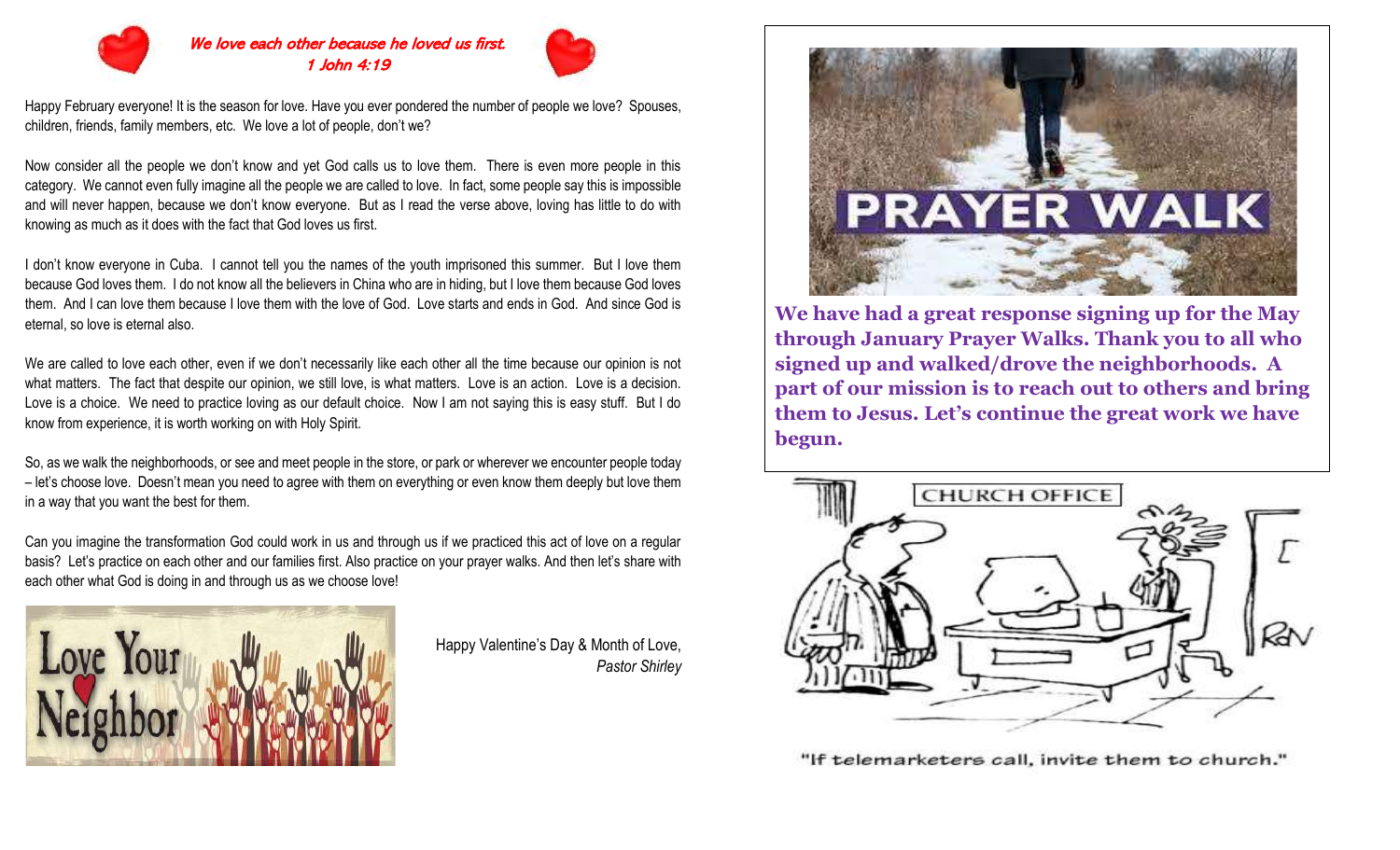

**Connect** – To be a family of believers who connect to God and each other.

**Care** – To shine the light of Christ and welcome all we encounter encouraging worship, life groups, and spiritual growth.

**Commit** – To grow in faith through service to others both locally and globally.

### **CORE VALUES:**

#### **Loving Relationships:**

Honest & loving relationships: With God through a worshipful attitude and prayer. With others through acceptance and grace to all.

#### **Spiritual Growth**

Grow with the help and guidance of the Holy Spirit in a biblically centered, nurturing environment.

### **Compassionate Service**

Offering help to others with humility and mutual respect.

## **Teamwork**

Accomplish ministry in the context of relationships.

## **We Are A Praying People!**

Please remember the following in your prayers this month.

• Bishop & Mrs. Carter, Rev. & Mrs. Thom Schafer, President Biden and Gov. DeSantis, all of our elected officials, Pastor Shirley & Rod, our staff, our church leaders, our Cub Scouts, Bill & Bernice Highberger, Harvey and Charlene Howze, Betty Johnson, Bill & Rose Johnson, Cal & Pat Johnston, Karen Kehrli





The prayer focus for February will be:

- **Let God lead**
- **Be a messenger – share the Gospel**
- **Pray for new families**

Please pray for these things daily throughout the month.



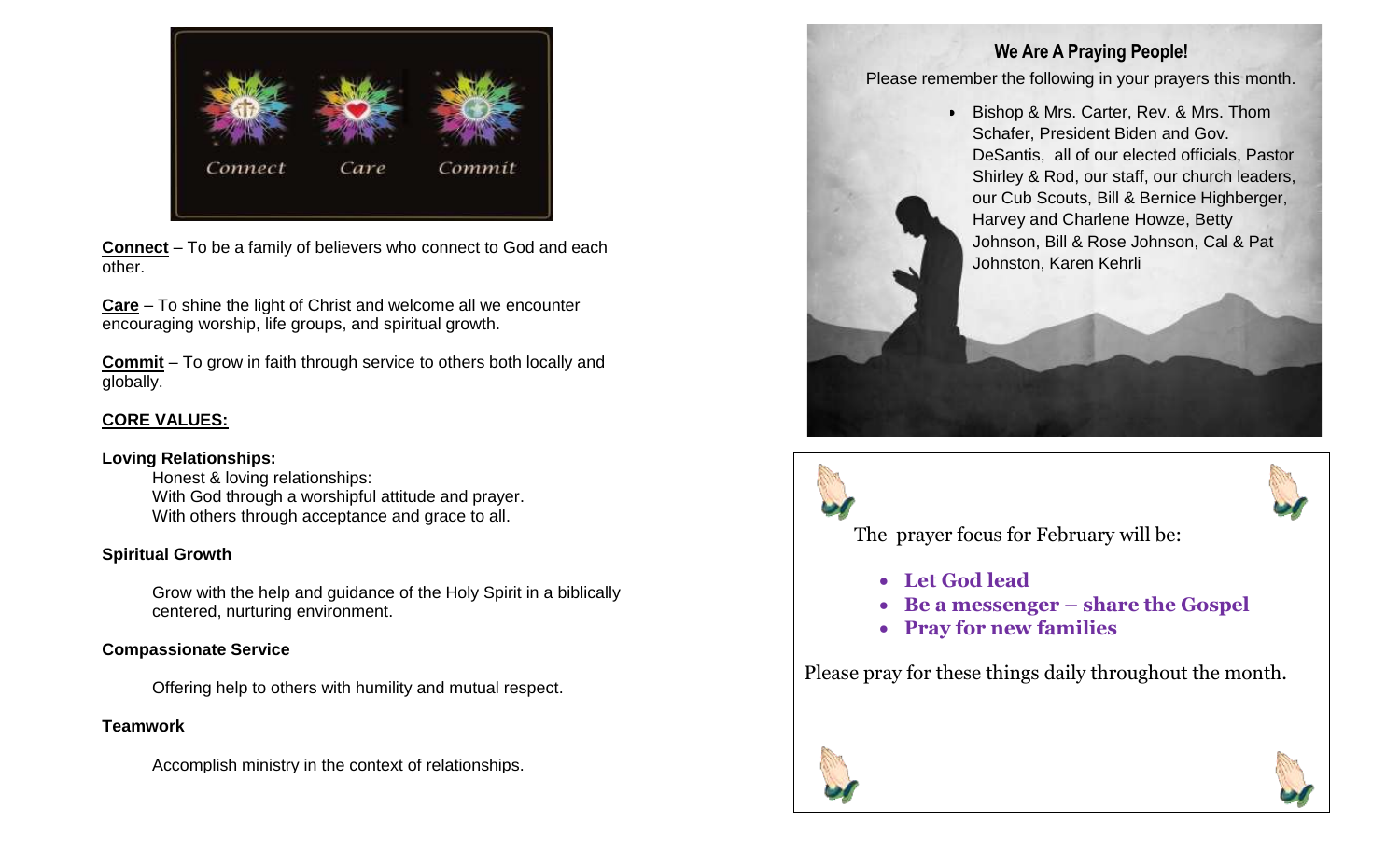

Please remember to bring items for the Mayor's Feed The Hungry Program and place those items in the grocery cart in the narthex. Also, you may drop them off in the office during office hours Mondays, Tuesdays and Wednesdays between 10 am and 2 pm.

Thank You!

God is not unjust; he will not forget your work and the love you have shown hinfoswou have helped his people and continue to help them.

Hebrews 6:10

## Birthdays in February



**February 7 Cecil Mulvaney February 18 Nancy Cozy Rosanna Brown February 19 Lucy Gabriel February 25 Gary Sontchi**



**February 10 Bill and Rose Johnson**

**\*\* If you know someone is having a special year birthday (90+) or special anniversary (25, 30, 35 etc.) year please let the office know.** 

 **Thank You!**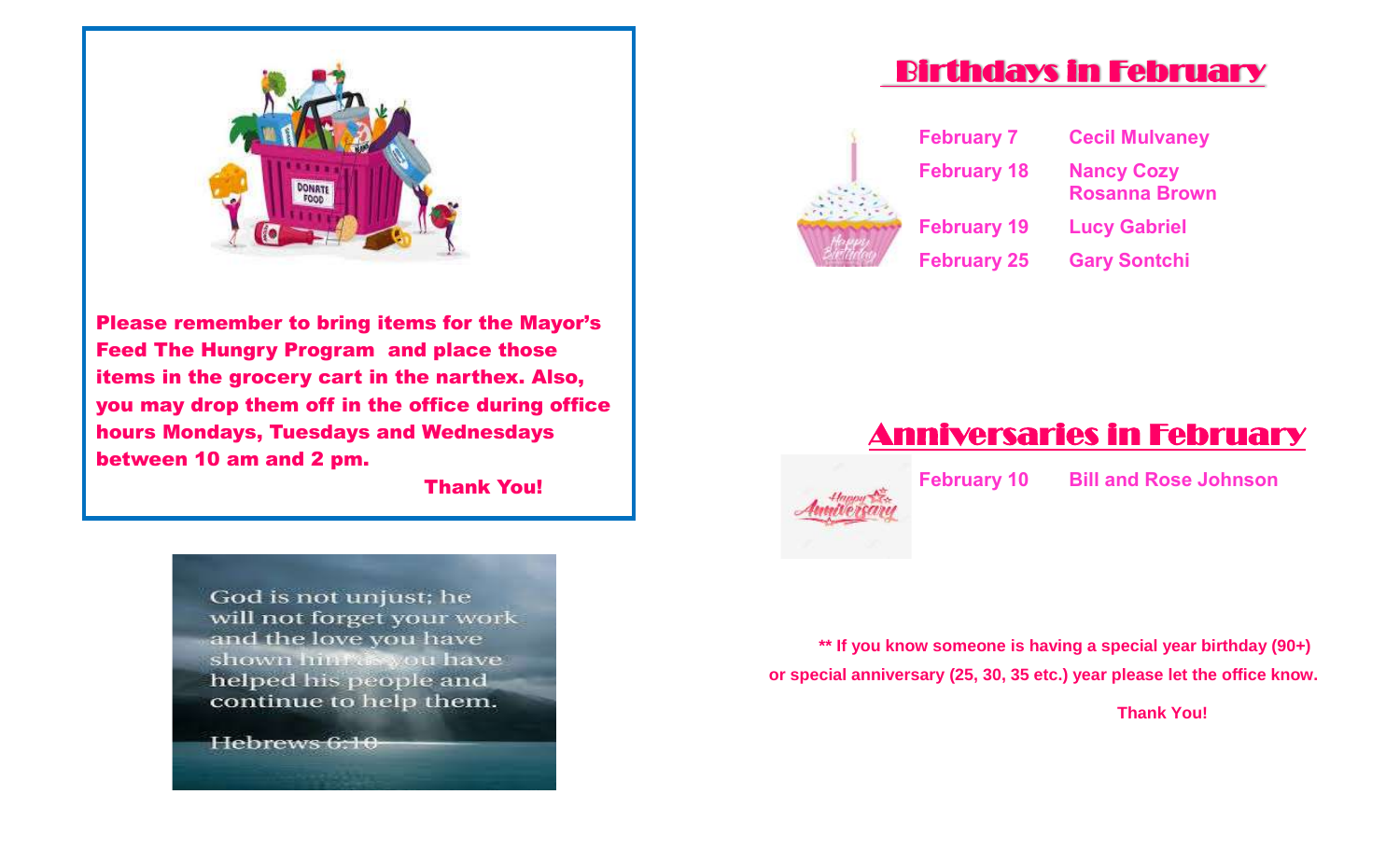

## **2022 Shepherds**

Sennie Lansdowne – Head Shepherd

| Rose & Bill Johnson      | $(A-D)$     |
|--------------------------|-------------|
| <b>Judy Snodgrass</b>    | $(E - Ha)$  |
| Cyndi Andrasi            | $(He-J)$    |
| <b>Beatriz Lowery</b>    | $(K - Mc)$  |
| Marcia & Cecil Mulvaney  | $(Mi - N)$  |
| Nancy Winding            | $(O - Z)$   |
| <b>Bonnie Kitzmiller</b> | (Snowbirds) |



- …the musicians and singers who enhance our worship service each week and the time they spend rehearsing
- …the New Building Team for the time they are putting into planning and keeping track of where each project is in relation to the new building
- …Kathy and Mike Barbour for starting the prep for the move by packing up the Christmas items after they were taken down.
- …All those who those who are helping with packing things for the move

## **2022 Leadership Team**

|                                                                       | <b>Trustees</b> Dave Strait, Mike Barbour, Sara Fleming, and Jean Flugel |  |  |  |  |  |
|-----------------------------------------------------------------------|--------------------------------------------------------------------------|--|--|--|--|--|
| <b>Finance</b>                                                        | Judy Shannon, Fred Fowler, Bill Johnson and Bill Schroff                 |  |  |  |  |  |
| <b>SPRT</b><br>Judy Snodgrass, Cyndi Andrasi, Gene Blamble, Pat Dixon |                                                                          |  |  |  |  |  |
| Lay Leader Chip Newberger                                             |                                                                          |  |  |  |  |  |
| <b>Nurture Team Co-Leaders</b> Pat Dixon & Marcia Mulvaney            |                                                                          |  |  |  |  |  |
| <b>Outreach Team Co-Leaders</b> Kathy Barbour & Karen Kehrli          |                                                                          |  |  |  |  |  |
| Lay Delegate Chip Newberger                                           |                                                                          |  |  |  |  |  |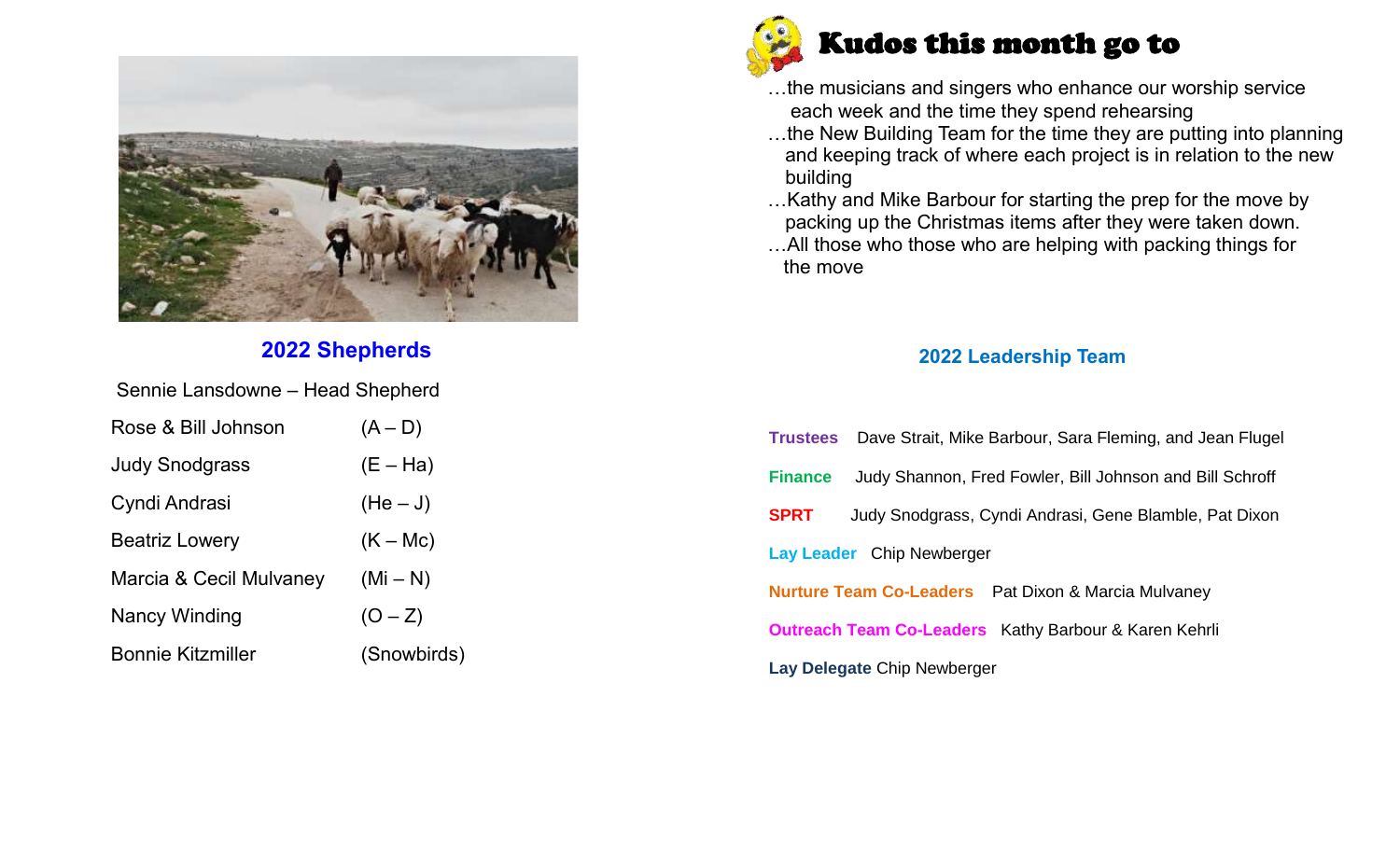

## Did you know…?

- Because of your generosity we provided laundry and shower supplies to the Remnant Café in January
- Because of your generosity we have provided food for many meals to those in need through the Mayor's Feed The Hungry Program
- **+** Because of your faithfulness, we are making a difference in the community that surrounds us.
- **t** God is moving in wonderful ways. We just wanted to make sure you knew!



 Kingdom Kids - We welcome all children and grade) to our "Kingdom Kids" class at 10:00 a.m. during the worship service.



God created the first ever cordless phone. It's called "prayer." It never needs recharging, it can be used anywhere, and the line is never busy.



## Looking Ahead At Our Outreach Projects

**Ongoing – snacks/inspirational messages for the teachers at Booker Middle School, snacks for the students at Booker Middle School, Mayors Feed the Hungry Program.**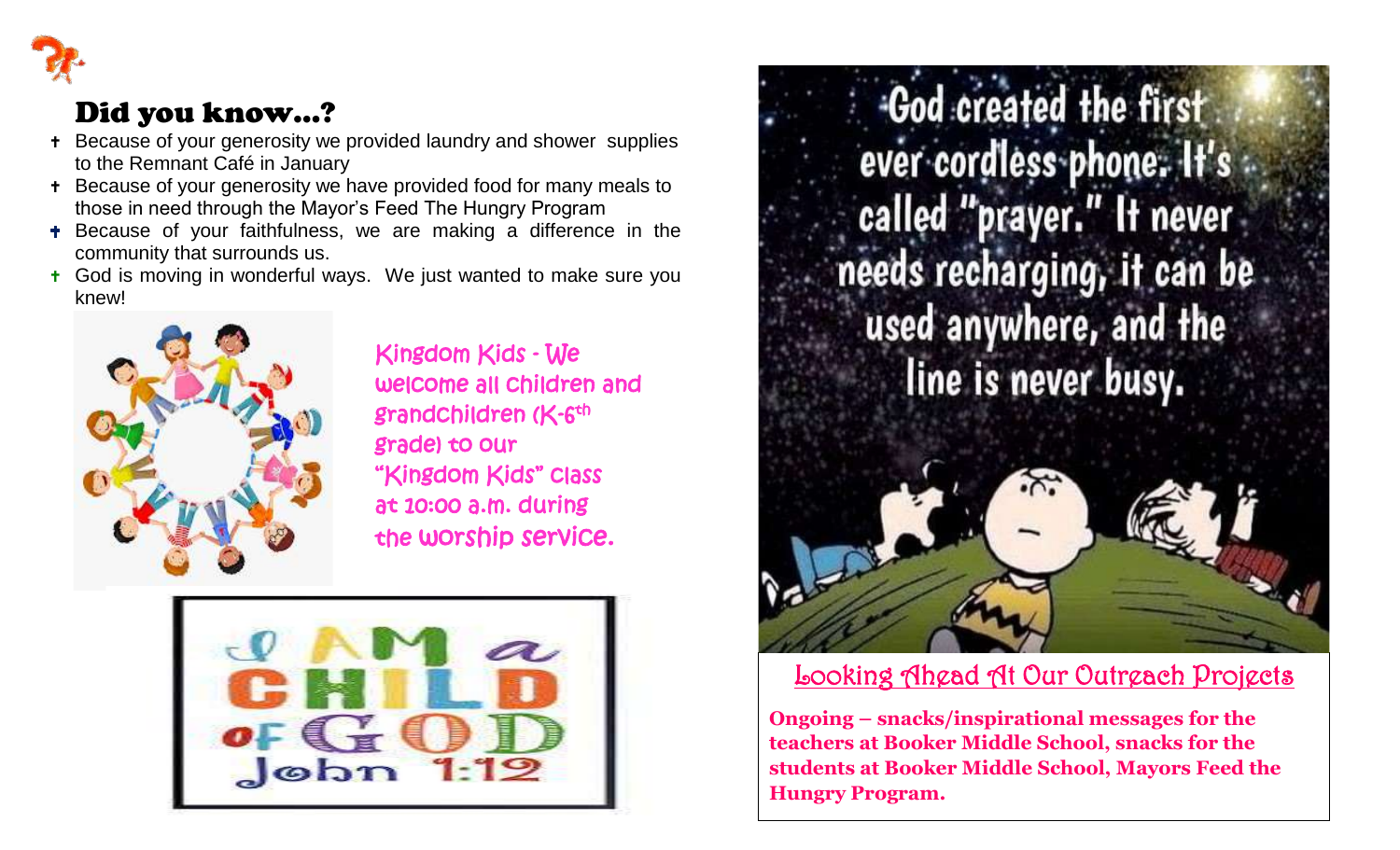# *Shepherds Luncheon CHANGE OF DATE*



Due to the spike in COVID cases in January we moved the Shepherd's Luncheon to the first Sunday of March (the 6<sup>th</sup>). Please bring a dish to share. Your shepherd will provide dessert for your table. You will be sitting with your shepherd and your fellow sheep. Come and join us, we always have a wonderful time of fellowship.



## **DLT Information**

You are welcome to join a DLT group at any time. If you have not joined a DLT and would like to below are the days and times the DLT groups meet. At this time, they are meeting via Zoom or in person. Please contact the facilitator for more information on their group.

| <b>Women's Group</b>                                                            | Wednesday at 10:00 am facilitator - Marcia Mulvaney                          |  |  |  |  |  |  |
|---------------------------------------------------------------------------------|------------------------------------------------------------------------------|--|--|--|--|--|--|
| marcia.mulvaney@gmail.com                                                       |                                                                              |  |  |  |  |  |  |
| <b>Women's group</b>                                                            | Wednesday at 7:15 pm facilitator - Pat Dixon                                 |  |  |  |  |  |  |
|                                                                                 | pdixon@ringling.edu                                                          |  |  |  |  |  |  |
| <b>Women's group</b>                                                            | Wednesday at 12:00 noon facilitator - Pastor Shirley                         |  |  |  |  |  |  |
|                                                                                 | revgroom@gmail.com                                                           |  |  |  |  |  |  |
| <b>Men &amp; Women's group</b> Wednesday at $7:15$ pm facilitator $-$ Rod Groom |                                                                              |  |  |  |  |  |  |
|                                                                                 | rod.groom@gmail.com                                                          |  |  |  |  |  |  |
|                                                                                 | <b>Men &amp; Women's group</b> Thursday at 4:30 pm facilitator $-$ Rod Groom |  |  |  |  |  |  |
|                                                                                 | rod.groom@gmail.com                                                          |  |  |  |  |  |  |
|                                                                                 |                                                                              |  |  |  |  |  |  |



## **WEDNESDAY NIGHTS**

**We will worship live and live streaming at 6:30 pm followed by Doing Life Together groups live and/or Zoom at 7:15 pm (If you'd like to join a DLT group and aren't connected yet please contact the office and arrangements will be made to get you connected.) Join us as we center on Jesus.**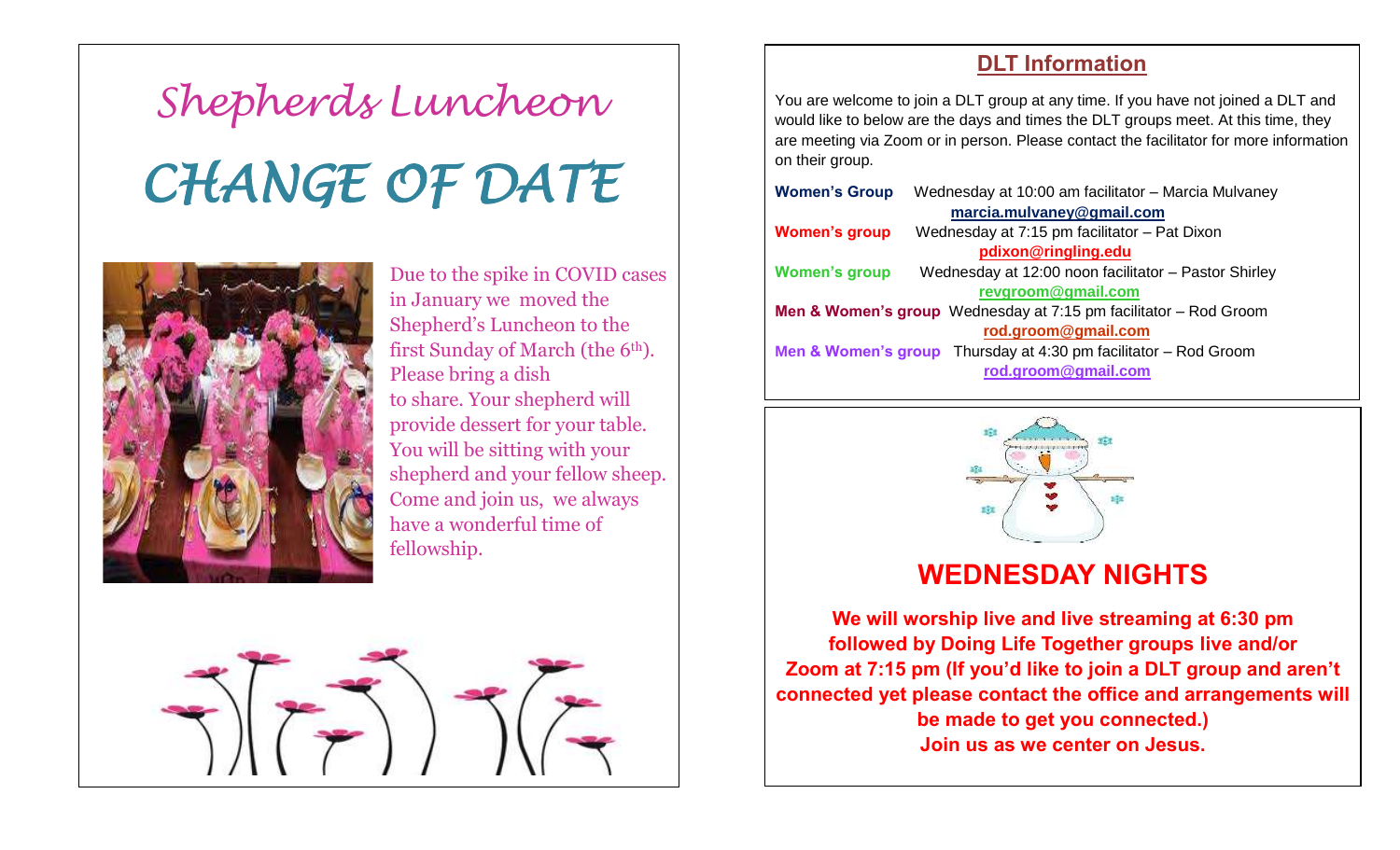

Thank you to all those who brought in shower and laundry supplies during the month of January for the Remnant Café. The staff as well as the clients really appreciate all we do for them as a church. It's a local outreach and we are able to see the rewards of what we are doing.

Keep in mind they are always in need of volunteers to help serve lunch, cook, wash dishes and other things if you feel moved to help them out. They always appreciate the extra helping hands.



# Valentine's Da **ORD SEARC**

QOHLOIENVBLMOJN GAXALSCHEARTSSH CHOCOLATECKDNG LMKSRLZIAWSXS **THODFWVGOFRCCZK SOXITERAXVDSARH** VLSGGEHFLZERNTY **VIOHMTDLMEJCDHB RDRMHHAODWNJYFA** OACYUETWPYVTDKP MYPPGAEEOWOT P N AROYCRFRIENDSNO NFOENTXSXCUPIDE **CZKISSXEWKZJPGJ** EOUZAKAVYCBSXKT

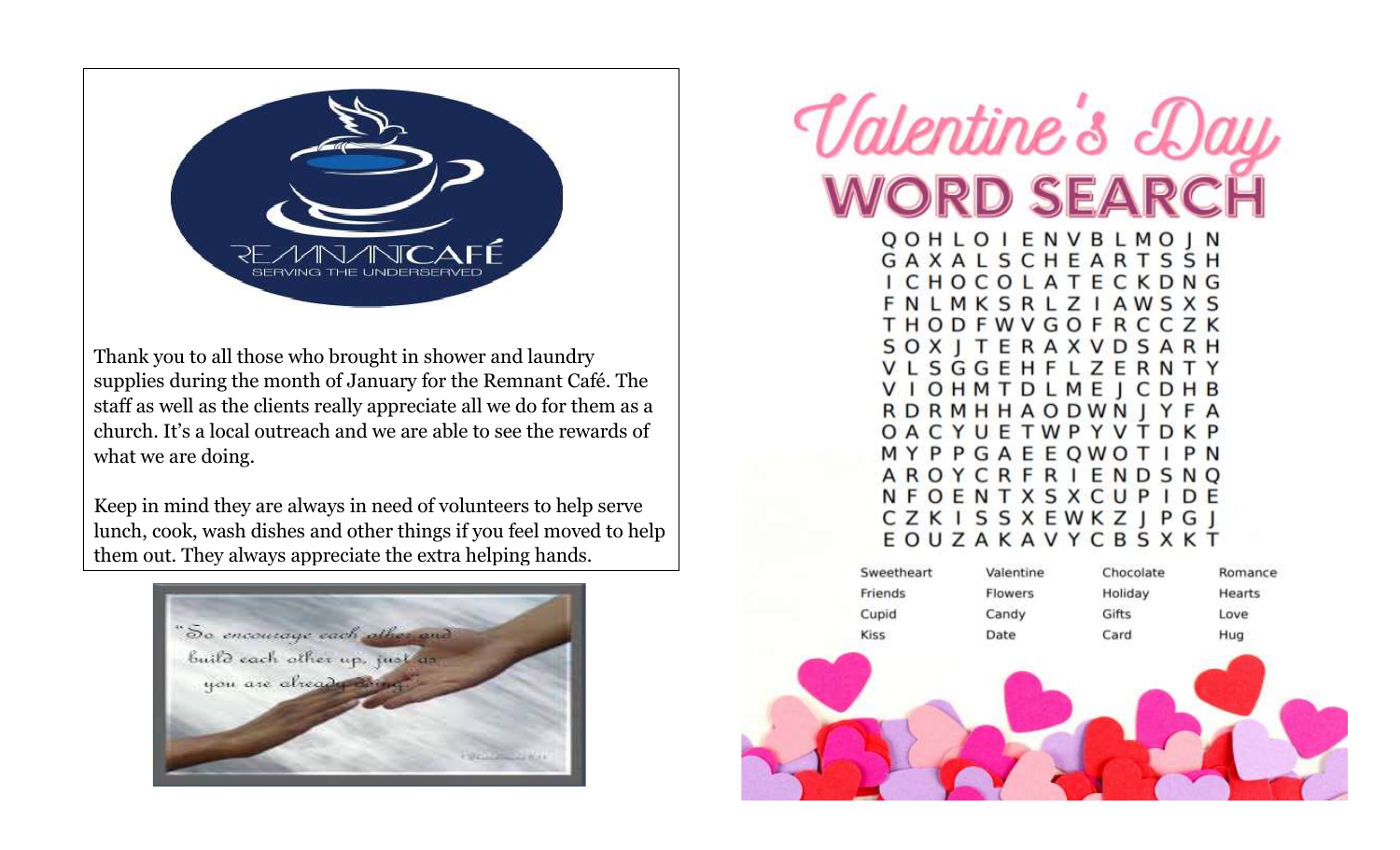## **A thank you from the District Superintendant's Office**



SOUTH WEST DISTRICT THE FLORIDA ANNUAL CONFERENCE The United Methodist Church The Rev. Thomas L. Shafer, District Superintendent Sandy Voigt, Administrative Assistant

January 15, 2022

St James UMC 2049 N Honore Ave Sarasota, FL 34235

Re: 100% Apportionment Giving in 2021

Dear Rev. Groom and the congregation of St James UMC,

Greetings in the name of Jesus Christ, Lord and Savior! I would like to take this opportunity on behalf of the Florida Greetings in the name of Jesus Christ, Lord and Savior! I would like to take this opportunity on behavior for<br>Conference and the SW District to express our deep gratitude and appreciation for the leadership and commitment Conference and the SW District to express our deep grantide and specificantly<br>your church has shown in paying 100% of your 2021 apportionments! Thank you!

Apportionment giving in a time of economic uncertainty and denominational complexity is a sign of commitment to Apportionment giving in a time of economic uncertainty and denominational computers accomplish, and we are well<br>the mission of God through the United Methodist Church that is not always easy to accomplish, and we are well the mission of God through the United Methodist Church that is not always easy to accrete attack our UMC connection is to be commended

The main way we support the ministries of the church is through our apportioned funds, a method of giving that<br>The main way we support the ministries of the church is through our apportioned funches. For United Methodists The main way we support the ministries of the church is through our apportune tunus, a mitted Methodists this<br>proportionally allocates the churchwide budget to conferences and local churches. For United Methodists this method of giving has become a strong, and generous tradition.

method or giving has become a strong, the gradients, we accomplish what no single church, district or annual<br>Together, through our connected congregations, we accomplish what no single church, district or annual Together, through our connected congregations, we accomplish what no single city conference could ever hope to do alone. In this way, each individual, each formula conference could ever hope to do alone. In this way, each conference could ever hope to do alone. In this way, each individual each tamily, each congregation a significant<br>share for the church's work. We combine our prayers, presence, gifts, service and witness to make a signific difference in the lives of God's people.

difference in the lives of tool's proportionments reflects the commitment of the Pastor and a strong Leadership<br>We understand a 100% giving in apportionments reflects the commitment of the Pastor and a strong Leadership We understand a 100% giving in apportionments reflects the communitient of the raskit churches, ministries and<br>Team, Together, you have made a difference that will have an impact on people, churches, ministries and communities around the world.

In Christ's amazing grace,

Thom Sha

Thom Shafer District Superintendent

Shirley & Jean, your commitment to<br>Thank you for your commitment to<br>the building of god's king done.

Office: 2049-B N. Honore Avenue, Sarasota FL 34235 • Tel: (941) 371-6511 • Fax: (941) 371-6997 Email: flume-sw@flume.org



Dear Church family, We want to thank you for all your<br>We want to thank you for all your so approciative. We are so lucky to here a family

Eugene St Bornie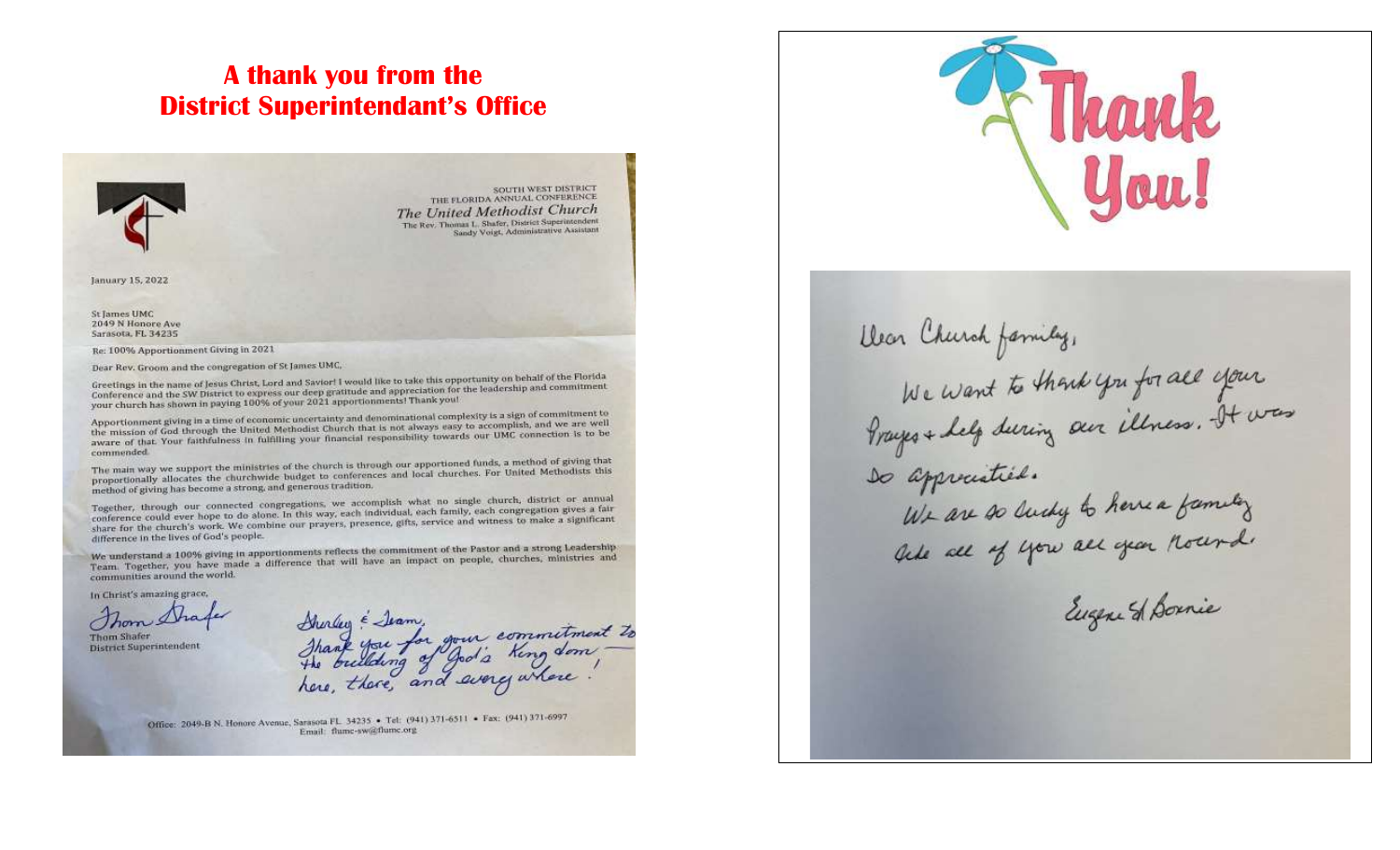# FOOD FOR THOUGHT!

This list was given to me and I thought I would share the information as we don't always think of everything that's listed to bring for the food bank!

- 1. Boxed milk is a treasure, as kids need it for cereal which the food bank gets a lot of.
- 2. Everyone donates pasta sauce and pasta, try to think of something different.
- 3. They cannot eat all the canned soups and veggies unless you stick a can opener in the bag or you buy the pop tops.
- 4. Oil is a luxury but needed for rice-a-roni which they also get a lot of.
- 5. Spices or salt and pepper would be a real gift
- 6. Tea and coffee make them feel like you care.
- 7. Sugar and flour are treats.
- 8. They fawn over fresh produce donated by farmers or grocery stores and even a gift card to the food bank can provide a way to receive fresh produce, refrigerated items, etc.
- 9. Seeds for fruits and vegetables as some may be able to grow them themselves.
- 10.Tuna and crackers make a good lunch
- 11.Cake mix and frosting make it possible to make a child's birthday cake.
- 12.Dishwashing detergent is very expensive and always appreciated.
- 13.Feminine hygiene products are a luxury for women.
- 14.Everyone loves stove top stuffing.

This is by no means inclusive of all they need, just a few ideas!



# Volunteer List

# Reminder

Just a reminder if you are not able to serve on the day you are assigned, it is your responsibility to find a replacement.

You may trade with someone else who is on the list for another time during the month or you can contact someone you know serves in that position and trade with them for a future date. You may ask them to just fill in for you the week you won't be able to serve.

## **State of the Church Address**

February 13, 2022 immediately after worship we will have a **State of the Church Address**. Please plan on staying and we will be updating you on the sale of the current church property, where we are with the new building project and other things.

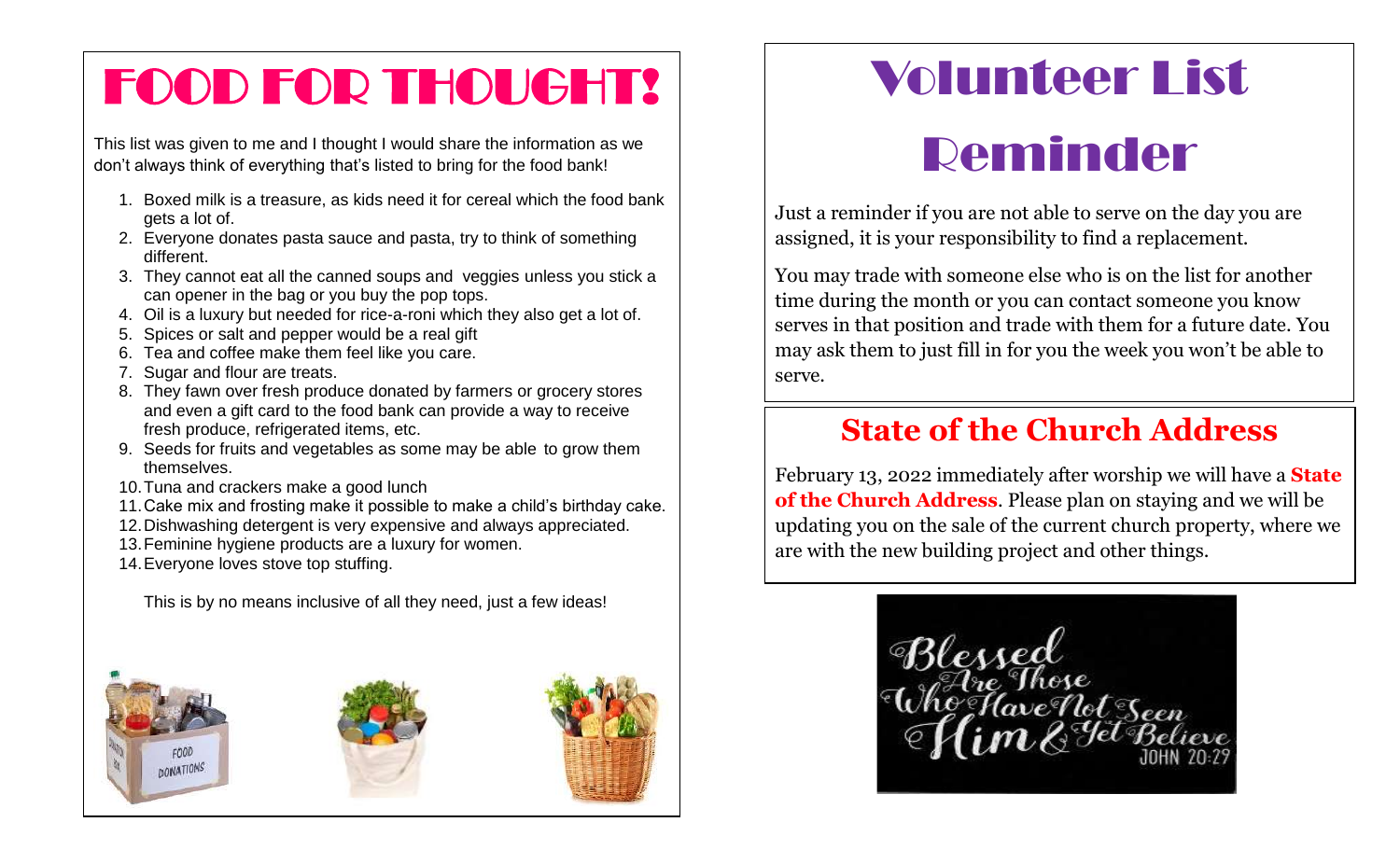

| <b>SUNDAY</b>                                                                 | <b>MONDAY</b>                                                                                         | <b>TUESDAY</b>                                                  | <b>WEDNESDAY</b>                                                                                                                                                                                   | <b>THURSDAY</b>                                                                                             | <b>FRIDAY</b>                                               | <b>SATURDAY</b>                   |
|-------------------------------------------------------------------------------|-------------------------------------------------------------------------------------------------------|-----------------------------------------------------------------|----------------------------------------------------------------------------------------------------------------------------------------------------------------------------------------------------|-------------------------------------------------------------------------------------------------------------|-------------------------------------------------------------|-----------------------------------|
|                                                                               |                                                                                                       | 6:30 Bell Rehearsal<br>6:45 Cub Scouts<br>6:45 Boy Scouts       | 2 Ground Hog Day<br>10:00 Women's DLT<br>10:30 Chimes at The Haven<br>12:00 Women's DLT<br>5:00 Music Rehearsal<br>6:30 Worship -live/live streaming<br>7:00 DLT's live and/or via Zoom<br>7:00 GA | 3 Office closed<br>4:30 DLT live and/or via<br>Zoom<br>6:30 Meadows Chorus                                  | $\overline{4}$<br>Office closed<br>7:00 AA                  | 5<br>10:00 am Peterson<br>Funeral |
| 6<br>10:00 Worship<br>Service                                                 | 7<br>7:00 Prayer Gathering<br>7:00 AA                                                                 | 8<br>6:30 Bell Rehearsal<br>6:45 Cub Scouts<br>6:45 Boy Scouts  | 9<br>10:00 Women's DLT<br>10:30 Chimes at The Haven<br>12:00 Women's DLT<br>5:00 Music Rehearsal<br>6:30 Worship -live/live streaming<br>7:00 DLT's live and/or via Zoom<br>7:00 GA                | <b>10</b> Office closed<br>4:30 DLT live and/or via<br>Zoom<br>6:30 Meadows Chorus                          | 11<br>Office closed<br>7:00 AA                              | 12                                |
| 13<br>10:00 Worship<br>Service<br>11:00 State of the<br><b>Church Address</b> | 14 Hoppy Valentine Doy<br>7:00 Prayer Gathering<br>7:00 AA                                            | 15<br>6:30 Bell Rehearsal<br>6:45 Cub Scouts<br>6:45 Boy Scouts | 16<br>10:00 Women's DLT<br>10:30 Chimes at The Haven<br>12:00 Women's DLT<br>5:00 Music Rehearsal<br>6:30 Worship -live/live streaming<br>7:00 DLT's live and/or via Zoom<br>7:00 GA               | <b>17</b> Office closed<br>4:30 DLT live and/or via<br>Zoom<br>5:30 Village Oaks HOA<br>6:30 Meadows Chorus | 18<br>Office closed<br>12:00 Faithsharing Circle<br>7:00 AA | 19                                |
| <b>20</b><br>10:00 Worship<br>Service                                         | 21<br><b>Part and District Links</b><br>9:00 GFWC Woman's<br>Club<br>7:00 Prayer Gathering<br>7:00 AA | 22<br>6:30 Bell Rehearsal<br>6:45 Cub Scouts<br>6:45 Boy Scouts | 23<br>10:00 Women's DLT<br>10:30 Chimes at The Haven<br>12:00 Women's DLT<br>5:00 Music Rehearsal<br>6:30 Worship -live/live streaming<br>7:00 DLT's live and/or via Zoom<br>7:00 GA               | 24<br>Office closed<br>4:30 DLT live and/or via<br>Zoom<br>6:30 Meadows Chorus                              | 25<br>Office closed<br>7:00 AA                              | 26                                |
| 27<br>10:00 Worship<br>Service                                                | 28<br>6:00 GCCC<br>7:00 Prayer Gathering<br>7:00 AA                                                   |                                                                 |                                                                                                                                                                                                    |                                                                                                             |                                                             |                                   |